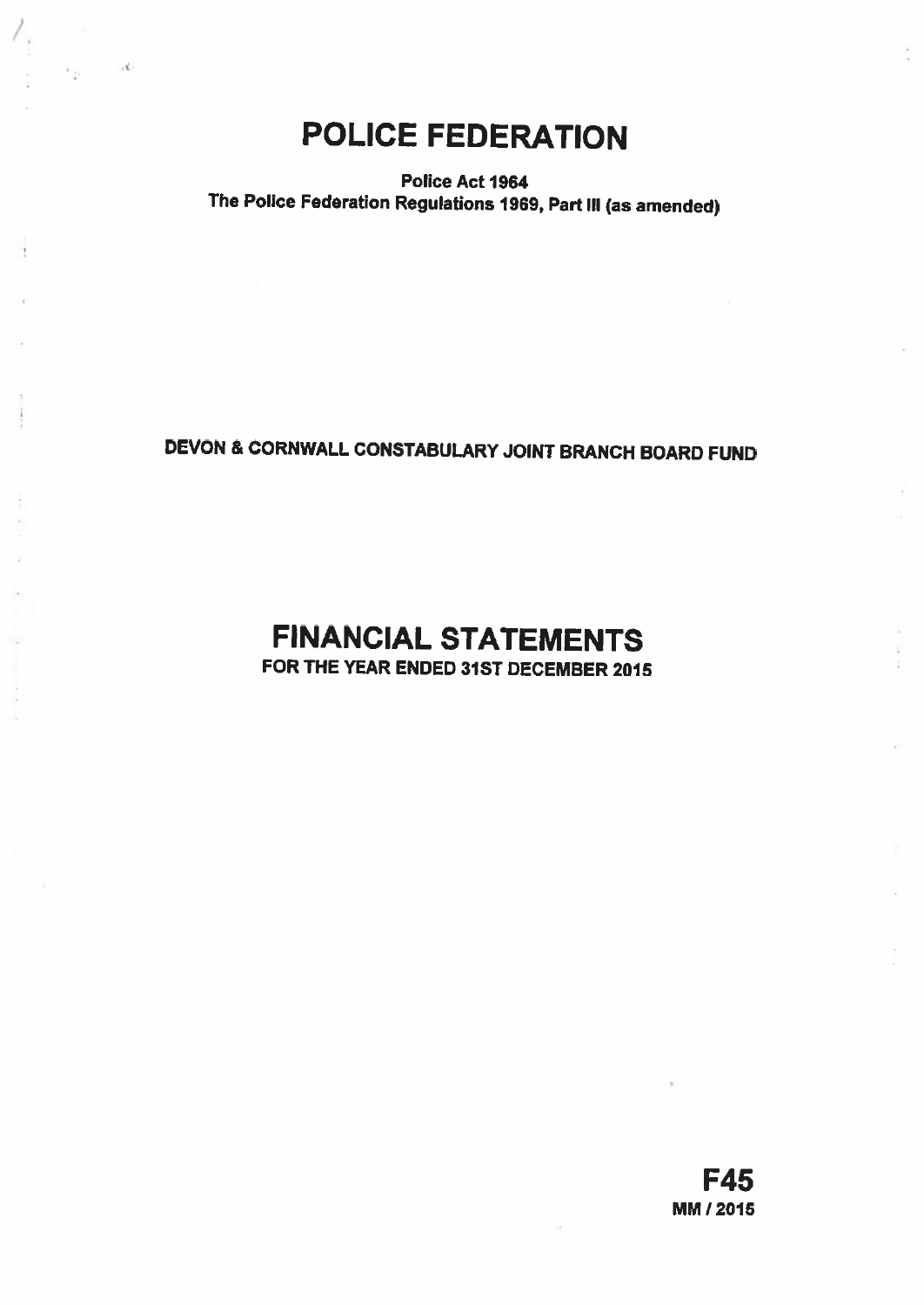## DEVON & CORNWALL CONSTABULARY JOINT BRANCH BOARD FUND

## YEAR ENDED 31ST DECEMBER 2015

| <b>CHAIRMAN</b>  | N. Rabbitts<br>Police Federation Office.<br>2 River Court<br>Pynes Hill,<br>Exeter, Devon EX2 5JL                                                                                                                                                                                |
|------------------|----------------------------------------------------------------------------------------------------------------------------------------------------------------------------------------------------------------------------------------------------------------------------------|
| <b>SECRETARY</b> | D. James<br>Police Federation Office.<br>2 River Court<br>Pynes Hill.<br>Exeter, Devon EX2 5JL                                                                                                                                                                                   |
| TREASURER        | N. Jones<br>Police Federation Office.<br>2 River Court<br>Pynes Hill,<br>Exeter, Devon EX2 5JL                                                                                                                                                                                   |
| AUDITORS         | George Hay & Company,<br><b>Chartered Accountants.</b><br><b>Statutory Auditors,</b><br>83 Cambridge Street,<br>Pimlico.<br>London.<br>SW1V <sub>4PS</sub>                                                                                                                       |
| <b>TRUSTEES</b>  | i. Milligan<br>Police Federation Office,<br>2 River Court<br>Pynes Hill.<br>Exeter, Devon EX2 5JL<br>G. Barnes (appointed 21st October 2015)<br>M. Norsworthy (resigned 21st October 2015)<br>Police Federation Office.<br>2 River Court<br>Pynes Hill,<br>Exeter, Devon EX2 5JL |
|                  | T. Brodest<br>Police Federation Office.<br>2 River Court<br>Pynes Hill,<br>Exater, Devon EX2 5JL                                                                                                                                                                                 |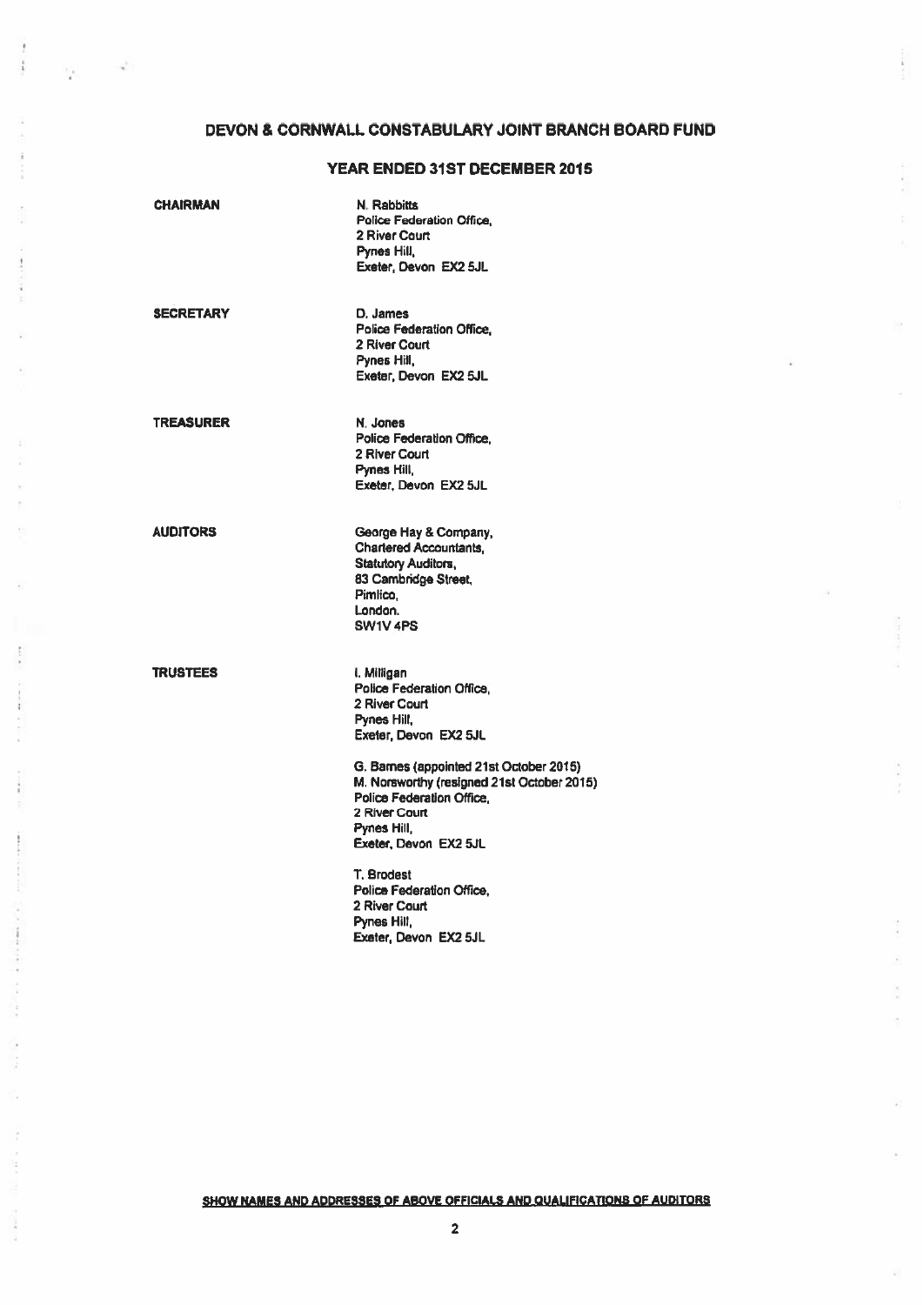## INDEPENDENT AUDITOR'S REPORT TO THE MEMBERS OF DEVON & CORNWALL CONSTABULARY JOINT BRANCH BOARD FUND

We have audited the financial statements of the Devon & Comwall Constabulary Joint Branch Board Fund for<br>the year ended 31st December 2015, which comprise the Income and Expenditure Account, the Balance<br>Sheet, and the rela

This report is made solely to the Fund's members, as a body. Our audit work has been undertaken so that we might state to the Fund's members those matters we are required to state to therm in an auditor's report and for no

## Respective responsIbilities of the management committee and auditors

As explained more fully in the Statement of Management Committee's Responsibilities set out in the notes to the financial statements the management committee are responsible for the preparation of the financial statements

Our responsibility is to audit and express an opinion on the financial statements in accordance with applicable<br>law and International Standards on Auditing (UK and Ireland). Those standards require us to comply with the<br>Au

## Scope of the audit of the financial statements

An audit involves obtaining evidence about the amounts and disclosures in the financial statements sufficient to<br>give reasonable assurance that the financial statements are free from material misstatement, whether caused by fraud or error. This includes an assessment of: whether the accounting policies are appropriate to the Fund's circumstances and have been consistently applied and adequately disclosed; the reasonableness of significant

## OpInion on financial statements

In our opinion the financial statements:

- fairly reflect the state of the Fund's affairs as at 31st December 2015 and of its results for the year then<br>\_ended;
- have been properly prepared in accordance with the measurement principles of United Kingdom<br>Generally Accepted Accounting Practice; and
- have been prepared in accordance with the Police Federation Regulations and Fund Rules.

 $\iint$ 

#### Other Matters

J.

The financial statements for the year ended 31st December <sup>2015</sup> includes all funds raised for the purpose of the Joint Branch Board Fund in accordance with Regulation <sup>2</sup> Police Federation (Amendment) Regulations 2015.

Signed' <sup>V</sup> 'y ) George Hay & Company

Chartered Accountants & Statutory Auditors 83 Cambridge Street Pimlico London  $304V4PS$  Dated:  $2.2.10V4P$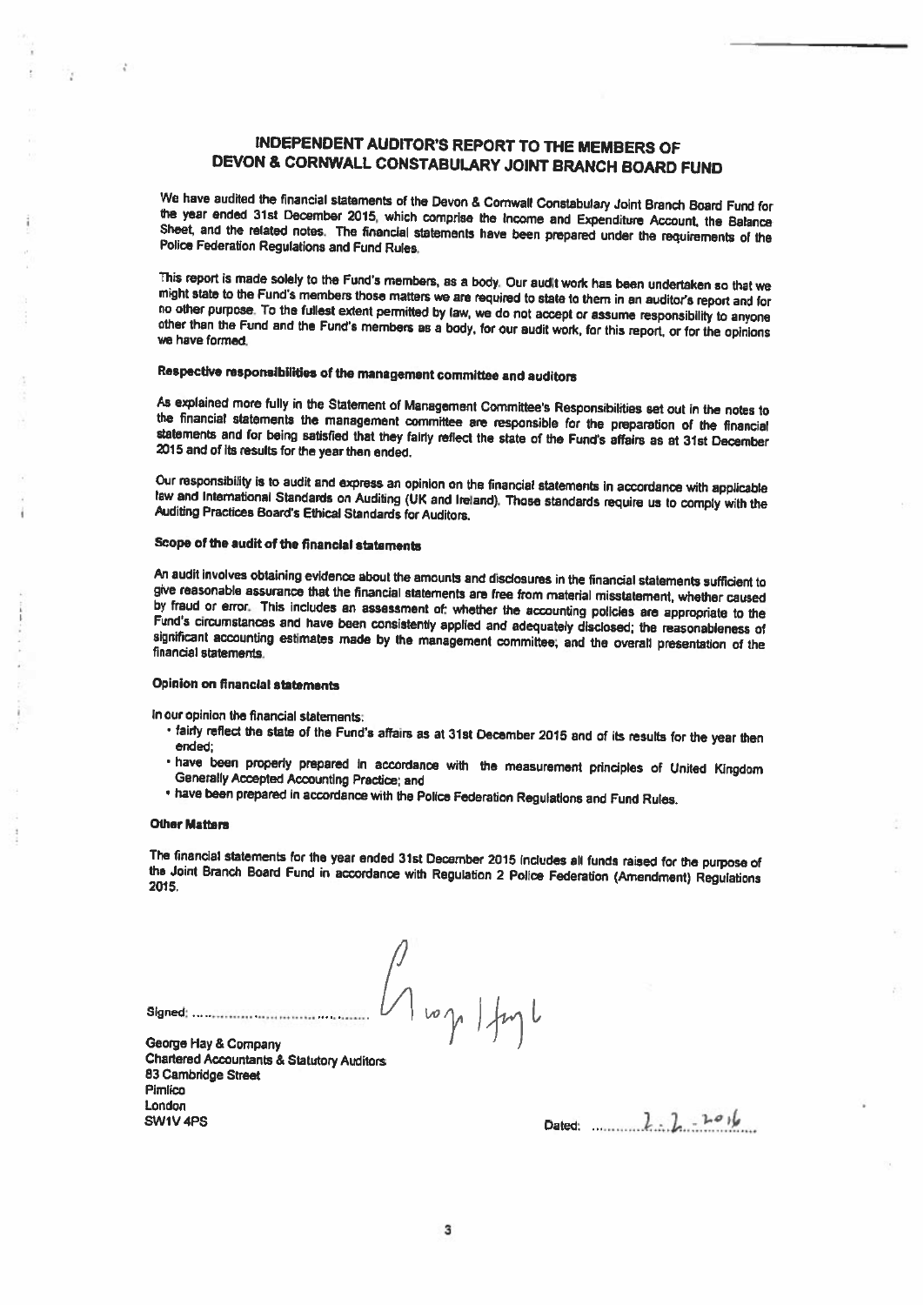## DEVON & CORNWALL CONSTABULARY JOINT BRANCH BOARD FUND

š.

К

÷,

Ŷ. Ş

ź ł

 $\frac{1}{2}$ 

 $\mathbb{C}^{\mathcal{A}}_{\mathbf{a}}$ 

 $\mathcal{L}^{\pm}$ 

## INCOME AND EXPENDITURE ACCOUNT FOR ThE YEAR ENDED 31ST DECEMBER 2015

| <b>INCOME</b>                                                                                                                                  | $(01.01.15 -$<br>31.03.15 | $(01.04.15 -$<br>31.12.15 | 2015       | 2014         |
|------------------------------------------------------------------------------------------------------------------------------------------------|---------------------------|---------------------------|------------|--------------|
| <b>Weekly Subscriptions</b>                                                                                                                    |                           |                           |            |              |
| <b>Constables</b>                                                                                                                              | 143,020                   | 423,947                   | 566,967    | 590.212      |
| Sergeants                                                                                                                                      | 31,464                    | 95,211                    | 126,675    | 123,200      |
| Inspectors                                                                                                                                     | 11,266                    | 33,644                    | 44,930     | 44,606       |
|                                                                                                                                                |                           |                           | 738,572    | 758,018      |
|                                                                                                                                                | $(01.01.15 -$             | $(01.04.15 -$             |            |              |
| Less: Payable to Central/Joint Committee                                                                                                       | 31.03.15                  | 31.12.15                  |            |              |
| <b>Constables</b>                                                                                                                              | 100.114                   |                           | 100,114    | 413.148      |
| Sergeants                                                                                                                                      | 22,025                    |                           | 22,025     | 86,240       |
| Inspectors                                                                                                                                     | 7,900                     |                           | 7.900      | 31,224       |
| <b>Joint Central Committee</b>                                                                                                                 | ۰                         | 386,961                   | 386,961    |              |
|                                                                                                                                                |                           |                           | 517,000    | 530,612      |
| <b>NET INCOME</b>                                                                                                                              |                           |                           | 221,572    | 227,406      |
| Less: ADMINISTRATIVE EXPENSES (Note 1)                                                                                                         |                           |                           | 353,555    | 253,852      |
| (DEFICIT) OF SUBSCRIPTION INCOME                                                                                                               |                           |                           | (131, 983) | (26, 446)    |
| <b>OVER EXPENDITURE</b>                                                                                                                        |                           |                           |            |              |
| Add: Other Income - (Note 1.1)<br>To include all income as specified in Regulation 2c in the<br>Police Federation (Amendments) Requlation 2015 |                           |                           | 88,592     | 88,227       |
| (DEFICIT) / SURPLUS FOR THE YEAR<br><b>BEFORE GAINS / (LOSSES)</b>                                                                             |                           |                           | (43, 391)  | 61,781       |
| Gains / (Losses) - (Note 1.2)                                                                                                                  |                           |                           |            |              |
|                                                                                                                                                |                           |                           |            |              |
| (DEFICIT) / SURPLUS FOR THE YEAR                                                                                                               |                           |                           | (43, 391)  | 61,781       |
| <b>ACCUMULATED FUND BROUGHT FORWARD</b>                                                                                                        |                           |                           | 825,823    | 764,042      |
| <b>ACCUMULATED FUND CARRIED FORWARD</b>                                                                                                        |                           |                           | £ 782,432  | Έ<br>825,823 |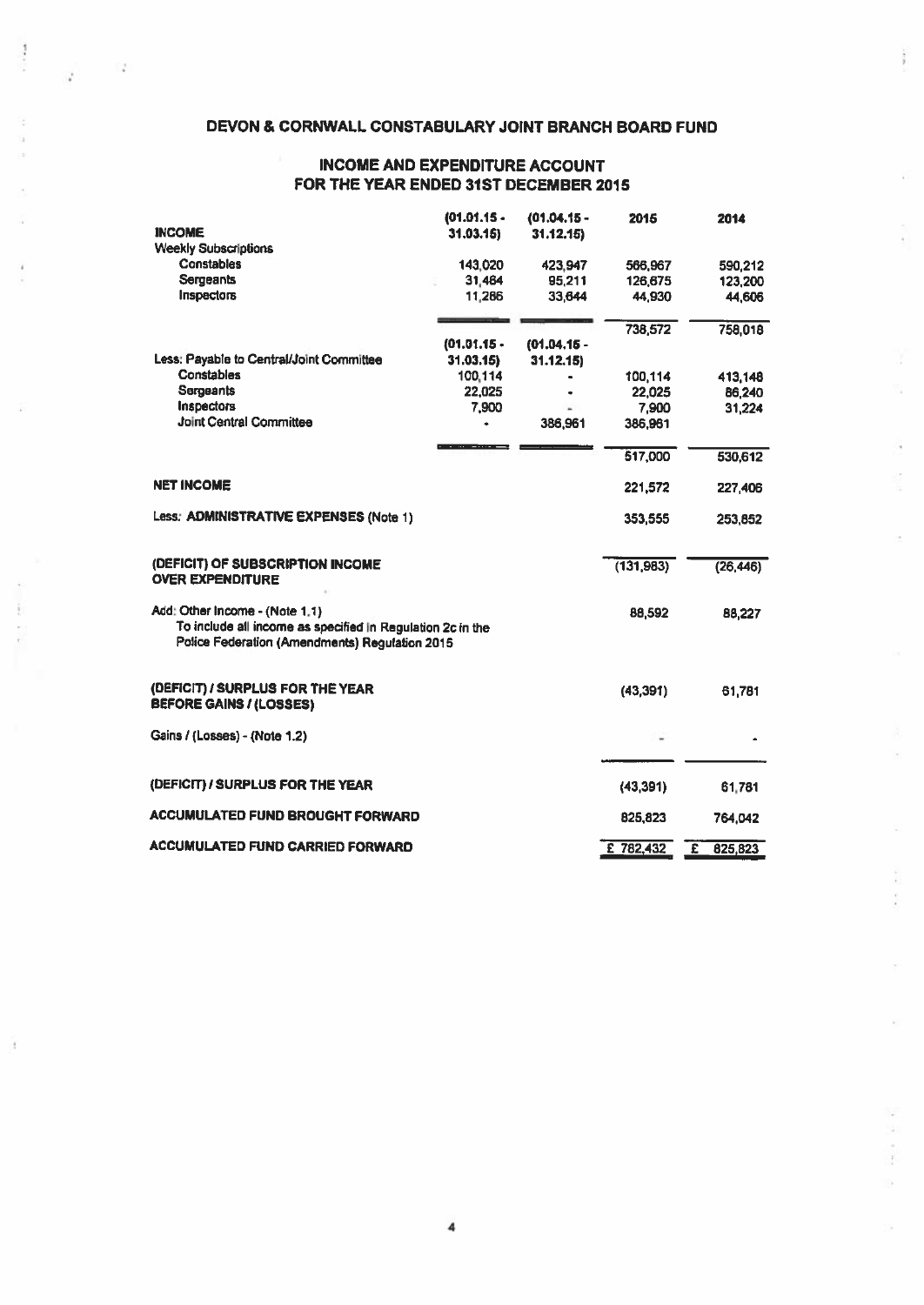## DEVON & CORNWALL CONSTABULARY JOINT BRANCH BOARD FUND

## BALANCE SHEET AS AT 31ST DECEMBER 2015

|                                                                                     | Cost    | <b>Accumulated</b><br>Depreciation/<br>Revaluation/<br>Impairment | 2015<br><b>Net Book</b><br>Value | 2014                               |
|-------------------------------------------------------------------------------------|---------|-------------------------------------------------------------------|----------------------------------|------------------------------------|
| <b>FIXED ASSETS</b>                                                                 |         |                                                                   |                                  |                                    |
| <b>Furniture and Fittings</b>                                                       | 50.034  | 41,358                                                            | 8,676                            | 5.907                              |
| <b>Computer Equipment</b>                                                           | 113.734 | 102,290                                                           | 11,444                           | 14,327                             |
| <b>Investments</b>                                                                  | 50,400  |                                                                   | 50,400                           | 50,400                             |
| Others - (Specify)                                                                  |         |                                                                   |                                  |                                    |
| <b>Leasehold Property</b>                                                           | 385,173 | 38,943                                                            | 346,230                          | 349,349                            |
| <b>Electronic Equipment</b>                                                         | 13,276  | 11,875                                                            | 1,401                            | 1,868                              |
|                                                                                     | 612,617 | 194,466                                                           | 418,151                          | 421,851                            |
| <b>CURRENT ASSETS</b>                                                               |         |                                                                   |                                  |                                    |
| <b>Subscriptions Due</b>                                                            |         |                                                                   |                                  |                                    |
| Cash at Bank and in Hand<br>Others - (Specify)                                      |         | 347,214                                                           |                                  | 357,413                            |
| <b>Debtors</b>                                                                      |         | 21,209                                                            |                                  | 36,540                             |
|                                                                                     |         |                                                                   |                                  |                                    |
|                                                                                     |         | 368,423                                                           |                                  | 393,953                            |
| Less:                                                                               |         |                                                                   |                                  |                                    |
| <b>CURRENT LIABILITIES</b><br>Contributions due to Joint/Central Committee (Note 4) |         |                                                                   |                                  |                                    |
| <b>Corporation Tax</b>                                                              |         | (28,960)<br>3.594                                                 |                                  | (43, 489)<br>4.505                 |
| <b>Sundry Accrued Expenses</b>                                                      |         | 29.508                                                            |                                  | 28,965                             |
|                                                                                     |         |                                                                   |                                  |                                    |
|                                                                                     |         | 4,142                                                             |                                  | (10,019)                           |
|                                                                                     |         |                                                                   |                                  |                                    |
| <b>NET CURRENT ASSETS/(LIABILITIES)</b>                                             |         |                                                                   | 364,281                          | 403,972                            |
| TOTAL ASSETS LESS CURRENT LIABILITIES                                               |         |                                                                   | 782.432                          | 825,823                            |
| CREDITORS: amounts falling due after more than one year<br>(Specify)                |         |                                                                   |                                  |                                    |
|                                                                                     |         |                                                                   |                                  |                                    |
| <b>NET ASSETS</b>                                                                   |         |                                                                   | £782,432                         | $\overline{\epsilon}$<br>825,823   |
| <b>REPRESENTED BY</b>                                                               |         |                                                                   |                                  |                                    |
| <b>Accumulated Fund</b>                                                             |         |                                                                   | 782,432                          | 825,823                            |
| Other Reserves - (Specify)                                                          |         |                                                                   |                                  |                                    |
|                                                                                     |         |                                                                   | £782,432                         | $\overline{\mathbf{f}}$<br>825,823 |
|                                                                                     |         |                                                                   |                                  |                                    |

ź

ä

ğ,

We certify that we have fully complied with the Regulation 2 Police Federation (Amendment) Regulations 2015 and disclosed in the F45 all funds of whIch we are <sup>a</sup> beneficiary. We understand that failure to comply with this Regulation could be deemed a criminal and/or Police Disciplinary matter.

| Signed<br><b>CHAIRMAN</b>  |
|----------------------------|
| <b>TREASURER</b><br>Signed |
| Date accounts approved:    |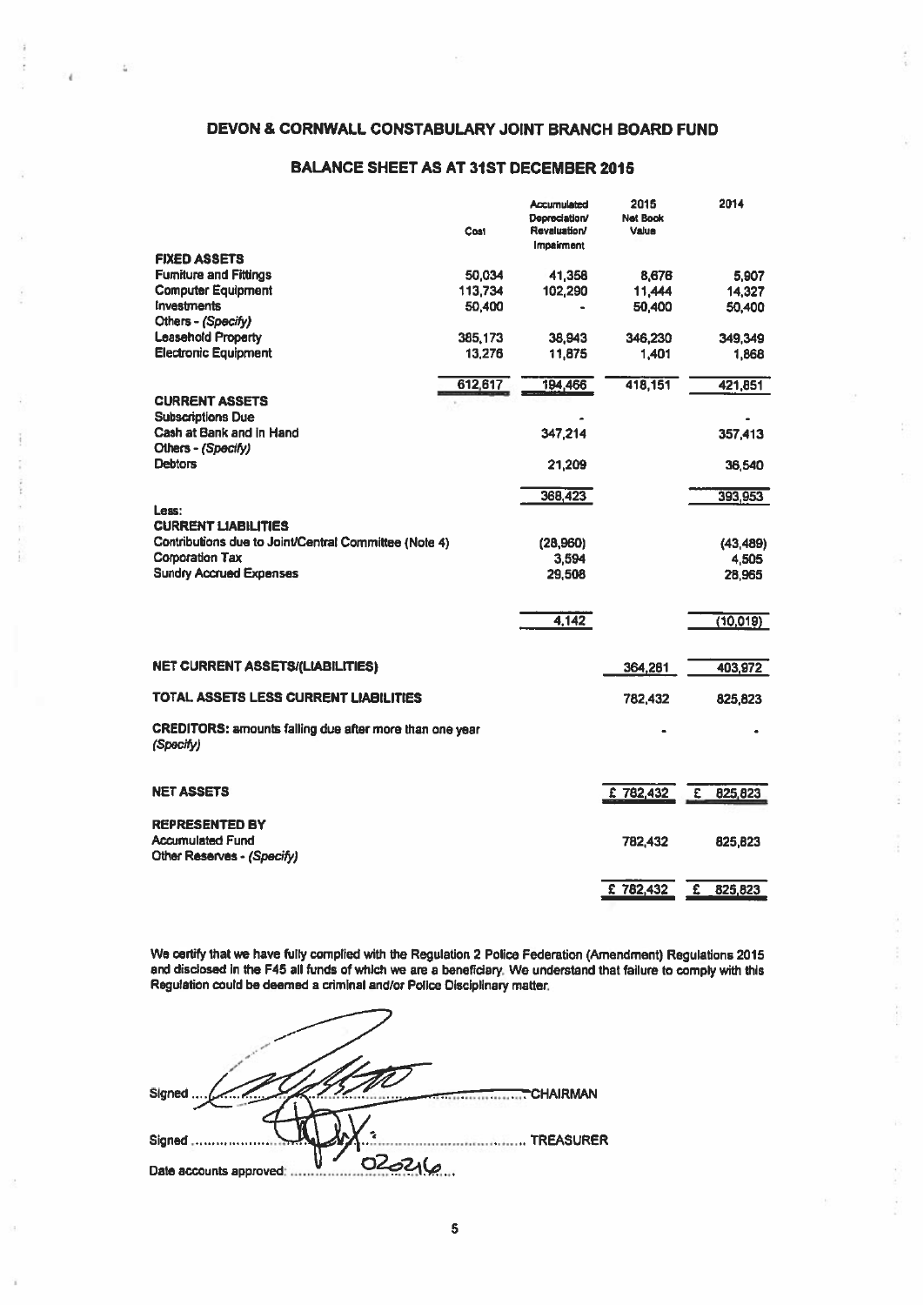## DEVON & CORNWALL CONSTABULARY JOINT BRANCH BOARD FUND NOTES TO THE FINANCIAL STATEMENTS FOR THE YEAR ENDED 31ST DECEMBER 2015

 $\leq$ 

¥

ł.

i.

| <b>ADMINISTRATIVE EXPENSES</b>                                                      | 2015   | 2014   |
|-------------------------------------------------------------------------------------|--------|--------|
| <b>Annual Conference</b>                                                            |        |        |
| <b>Audit and Accountancy Charge</b>                                                 | 3,276  | 5,580  |
| <b>Bank Charges</b>                                                                 | 4,759  | 4,592  |
|                                                                                     | 1.837  | 1,934  |
| <b>Clerical Assistance and Social Security Costs</b><br><b>Computer Consumables</b> | 36,488 | 36,996 |
| <b>Corporation Tax</b>                                                              | 12.531 | 14,274 |
|                                                                                     | 3,028  | 4,474  |
| Depreciation                                                                        | 11,068 | 9,969  |
| Donations - (Specify)                                                               |        |        |
| <b>Death in Service</b>                                                             | 1,250  |        |
| Police Roll of Remembrance                                                          | 300    |        |
| <b>Sea Sanctuary</b>                                                                | 3,200  |        |
| <b>Bravery Award</b>                                                                | 500    |        |
| British Cyprus Police Memorial Trust                                                |        | 500    |
| Honoraria                                                                           |        |        |
| Insurance                                                                           | 528    | 514    |
| <b>Meeting Expenses</b>                                                             | 304    | 80     |
| <b>Official Publications</b>                                                        | 39,202 | 5,750  |
| Out-of-Pocket Expenses                                                              | 2,771  | 1,240  |
| Postage, Printing and Stationery                                                    | 6,115  | 5,490  |
| <b>Repairs and Maintenance</b>                                                      | 6,969  | 8,260  |
| <b>Sundry Expenses</b>                                                              | 263    | 717    |
| <b>Telephone Charges</b>                                                            | 22,962 | 18.731 |
| <b>Travelling and Subsistence</b>                                                   | 97,648 | 88,967 |
|                                                                                     |        |        |
| Other Expenses - (Specify)                                                          |        |        |
| <b>Additional Responsibility Payments</b>                                           | 18.554 |        |
| Tax on Additional Responsibility Payments                                           |        | 16,025 |
| Legal & Professional                                                                | 7.114  | 7.282  |
| Rates, Light & Heat                                                                 | 58,050 | 6,328  |
| <b>Training and Seminars</b>                                                        | 6,708  | 2,858  |
| <b>Presentations and Gifts</b>                                                      | 6,521  | 11,344 |
|                                                                                     | 1,609  | 1,947  |

Ŏ

|     | TOTAL AS PER INCOME AND EXPENDITURE ACCOUNT   | $E$ 353,555 | £.<br>253,852 |
|-----|-----------------------------------------------|-------------|---------------|
| 1.1 | <b>OTHER INCOME</b>                           | 2015        | 2014          |
|     | Bank Interest (gross)                         | 124         | 184           |
|     | Dividends received                            | 26          | 26            |
|     | Profits/(loss) from mailshots and commissions | 475         | 476           |
|     | Reimbursement of administration expenses      | 87,967      | 87.541        |
|     | TOTAL AS PER INCOME AND EXPENDITURE ACCOUNT   | 88,592<br>£ | 88,227<br>£   |
|     |                                               | 2015        | 2014          |
|     | .2 GAINS / (LOSSES)                           |             |               |
|     | Gain (loss) on investments                    |             |               |
|     |                                               |             |               |

TOTAL AS PER INCOME AND EXPENDITURE ACCOUNT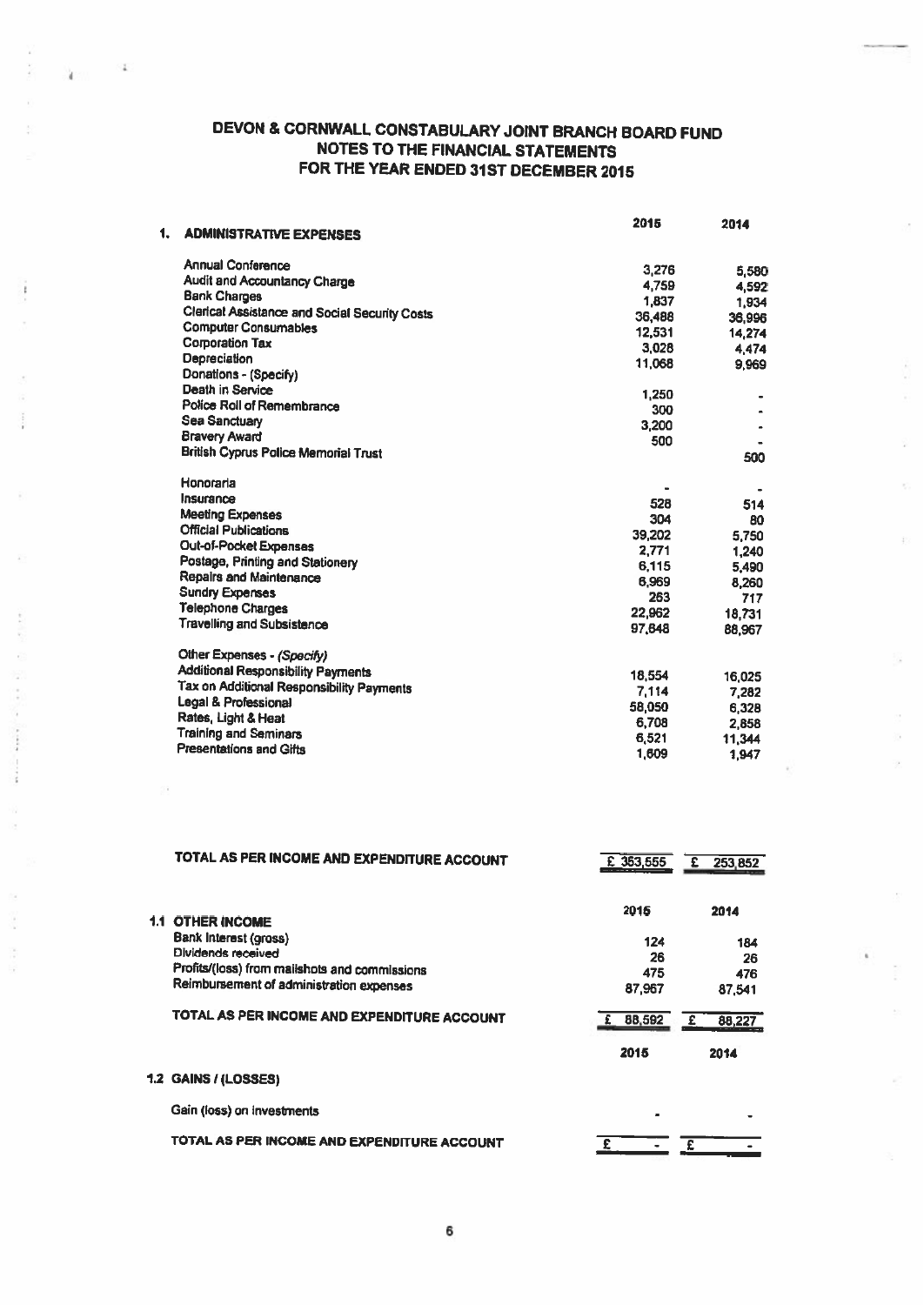## DEVON & CORNWALL CONSTABULARY JOINT BRANCH BOARD FUND NOTES TO THE FINANCIAL STATEMENTS FOR THE YEAR ENDED 31ST DECEMBER 2015

## 2. ACCOUNTING POLICIES

### A. Accounting Convention

The financial statements have been prepared under the historic cost convention.

#### B. Income

**NB** 

Č.

Income is primarily derived from subscriptions collected from the Funds members. Other income sources may include rental/investment income and income generated from providing member services.

#### C. Expenditure

Expenditure is shown inclusive of Value Added Tax.

#### D. Depreciation

Depreciation has been calculated at rates required to write off the relevant assets over their anticipated lives.

The applicable annual rates are: Furniture and Fittings — 15% reducing balance basis Computer Equipment **Example 25%** straight line basis Property - (Specify) examples a property - (Specify) and  $\sim$  Over the term of the lease

Other Assets **25% reducing balance basis** 25% reducing balance basis

#### E. Taxation

Provisicn is made for Corporation Tax in respec<sup>t</sup> of the Fund's liability to taxation on investment income, capital gains and income derived from third party transactions.

#### F. Investments (if applicable)

Investments are shown in the financial statements at cost less provision for impairment in value.

## 0. Other Policies - (Specify)

#### Pensions

Pension contributions are charged to the Income and expenditure account as incurred and included within 'Clerical Assistance'. These contributions are paid into a private money purchase scheme.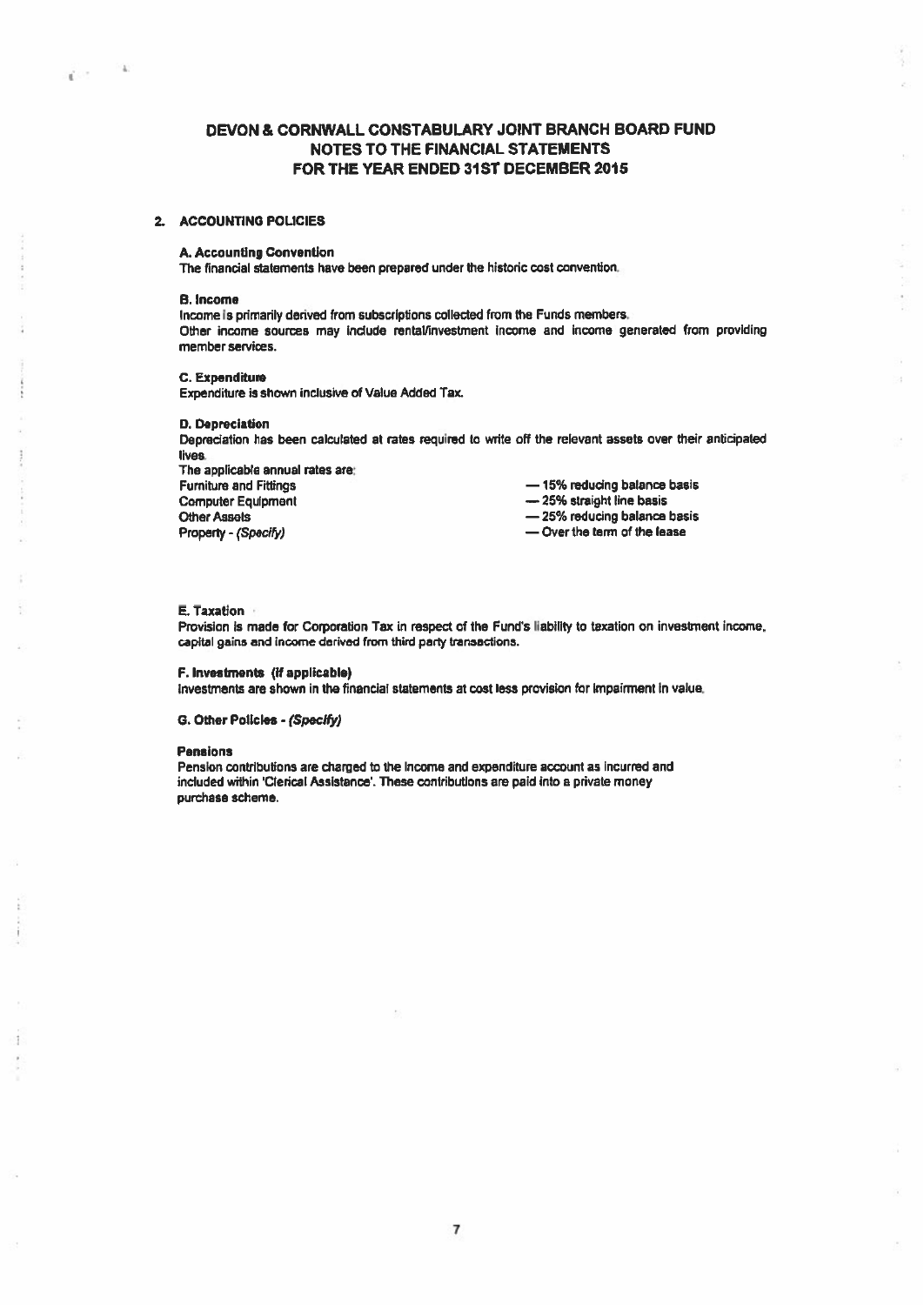## DEVON & CORNWALL CONSTABULARY JOINT BRANCH BOARD FUND NOTES TO THE FINANCIAL STATEMENTS FOR THE YEAR ENDED 31ST DECEMBER 2015

## 3. STATEMENT OF MANAGEMENT COMMITTEE'S RESPONSIBILITIES

 $x \rightarrow b$ 

Regulation 18(2) of The Police Federation Regulations (as amended) requires the Committee, in relation financial statements for each year to be audited by an independent auditor. In causing the financial statements to be prepared, the Committee is required to:

- Select suitable accounting policies and apply them consistently.
- Make judgements and estinates that are reasonable and prudent.

• Ensure that the financial statements are prepared on the going concem basis unless it is appropriate to presume otherwise.<br>The Committee is responsible for keeping adequate accounting records and also is responsible for safe-

guarding the assets of the Fund and hence for taking reasonable steps for the prevention and detection of fraud and other irregularities.

## 4a. CONTRIBUTIONS DUE TO/(FROM) CENTRAL COMMITTEES (TO 31ST MARCH 2015)

|            | 2015                 | 2014      |
|------------|----------------------|-----------|
| Constables | (73, 578)            | (23, 112) |
| Sergeants  | (25, 834)            | (15, 672) |
| Inspectors | (7,644)              | (4, 705)  |
|            |                      |           |
|            | (107,056)<br>£.<br>e | (43, 489) |

## 4b. CONTRIBUTIONS DUE TO/(FROM) JOINT CENTRAL COMMITTEE (FROM 1ST APRIL 2015)

|                   | 2015        | 2014                 |
|-------------------|-------------|----------------------|
| Constables        | 59,893      | $\blacksquare$       |
| Sergeants         | 13,451      | $\blacksquare$       |
| <b>Inspectors</b> | 4,752       | ۰                    |
|                   | 78.096<br>£ | r<br>$\bullet$<br>ж. |

## 5. CONTRIBUTING AND NON CONTRIBUTING MEMBERS AT 31ST DECEMBER <sup>2015</sup>

|                               | No. of Contributing<br><b>Members</b> |       | No. of Non Contributing<br><b>Members</b> |      | Others <sup>*</sup> |      |
|-------------------------------|---------------------------------------|-------|-------------------------------------------|------|---------------------|------|
|                               | 2015                                  | 2014  | 2015                                      | 2014 | 2015                | 2014 |
| Cadets                        |                                       |       | $\overline{a}$                            |      |                     |      |
| Constables                    | 2,280                                 | 2,369 | ٠                                         |      |                     |      |
| Sergeants<br>Inspectors/Chief | 487                                   | 477   | ۰                                         |      | ۰                   |      |
| Inspectors                    | 171                                   | 173   |                                           |      |                     |      |
|                               | 2.938                                 | 3.019 | <b>THE HALL</b>                           |      | ----                |      |

\* This column refers to those members who are non contributors by virtue of receiving no pay, being on unpaid maternity leave or serving officers on career breaks. (JBB Circular 53/96 refers)

## 5. INVESTMENTS (if applicable)

|                                                                         | <b>Cost Less Provision</b> |               | <b>Market Value</b> |                                    |
|-------------------------------------------------------------------------|----------------------------|---------------|---------------------|------------------------------------|
| Equities                                                                | 2015                       | 2014          | 2015                | 2014                               |
| <b>Fixed Interest Funds</b><br><b>Unit Trusts</b><br>Others - (Specify) | 400<br>50,000              | 400<br>50,000 | 423<br>76,563       | 415<br>74,076                      |
|                                                                         | 50,400                     | 50,400        | 76,986              | 74.491<br>$\overline{\phantom{a}}$ |